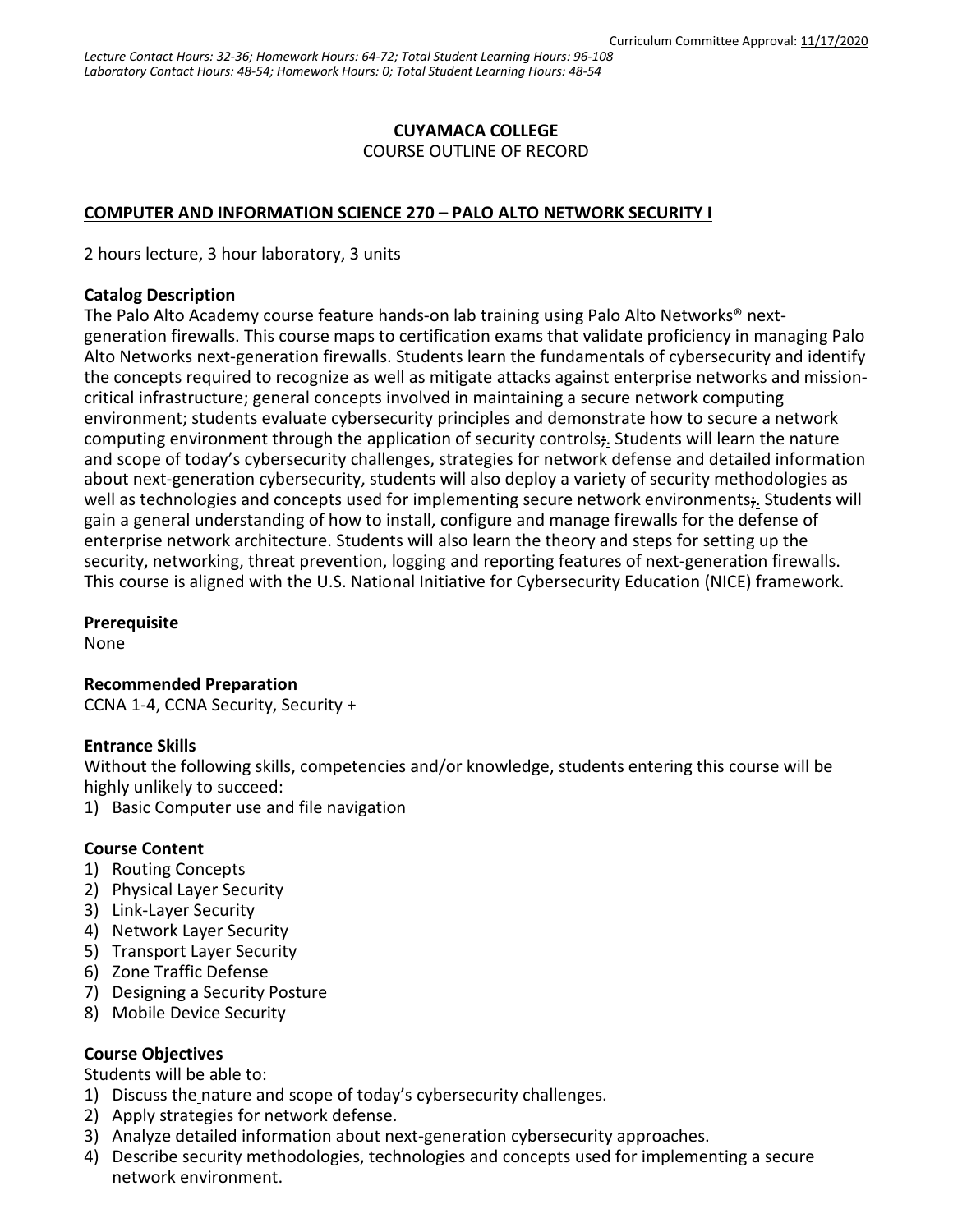- 5) Demonstrate knowledge of interconnected technologies.
- 6) Examine threat vectors, vulnerabilities and risks.
- 7) Apply subnet mask schemes for physical, logical and virtual networks.
- 8) Fully identify the functions of specific layers in the TCP/IP model.
- 9) Accurately explain cloud and virtual storage, backup, and recovery procedures.
- 10) Plan, design, implement and troubleshoot network infrastructure environments.
- 11) Formulate an industry-standard design to protect infrastructure against cybersecurity threats.
- 12) Apply advanced filtering methodologies, such as user, application and content identification, to protect against all known and unknown attack vectors.
- 13) Describe the basics of cryptography, including synchronous and asynchronous encryption; public key infrastructure, or PKI; and certificates.
- 14) Demonstrate the ability to assess and harden endpoints based on security policies.
- 15) Describe the uses of advanced malware research and analysis as they provide enhanced protection for enterprise networks.
- 16) Examine mobile and cloud-based connection technologies.
- 17) Compare industry-leading firewall platforms, architecture and defense capability related to Zero Trust security approaches and public cloud security.
- 18) Demonstrate and apply configuration of firewall initial access, interfaces, security zones, routing and more.
- 19) Analyze security policy administrative concepts related to source and destination network address translation.
- 20) Outline and construct security policies to identify known and unknown application software.
- 21) Differentiate, configure and deploy filtering technologies, such as antivirus, anti-spyware and file blocking.
- 22) Apply firewall certificate management policies.
- 23) Identify unknown malware, zero-day exploits and advanced persistent threats.
- 24) Configure and deploy zones, agents and security policies.
- 25) Differentiate and apply mobile device protection.
- 26) Implement and configure Application Command Center log forwarding and report monitoring.
- 27) Apply and monitor active/passive and active/active security device high availability.

# **Method of Evaluation**

A grading system will be established by the instructor and implemented uniformly. Grades will be based on demonstrated proficiency in the subject matter determined by multiple measurements for evaluation, one of which must be essay exams, skills demonstration or, where appropriate, the symbol system.

1) Assignments, Quizzes, Final Project, and Exams.

### **Special Materials Required of Student**

Internet connection Flash drive

# **Minimum Instructional Facilities**

Classroom with internet connection Access to Cuyamaca Netlab

### **Method of Instruction**

Lecture, Labs, and Out-of-Class Assignments

### **Out-of-Class Assignments**

Utilizing Cuyamaca Netlab as a virtual Networking environment.